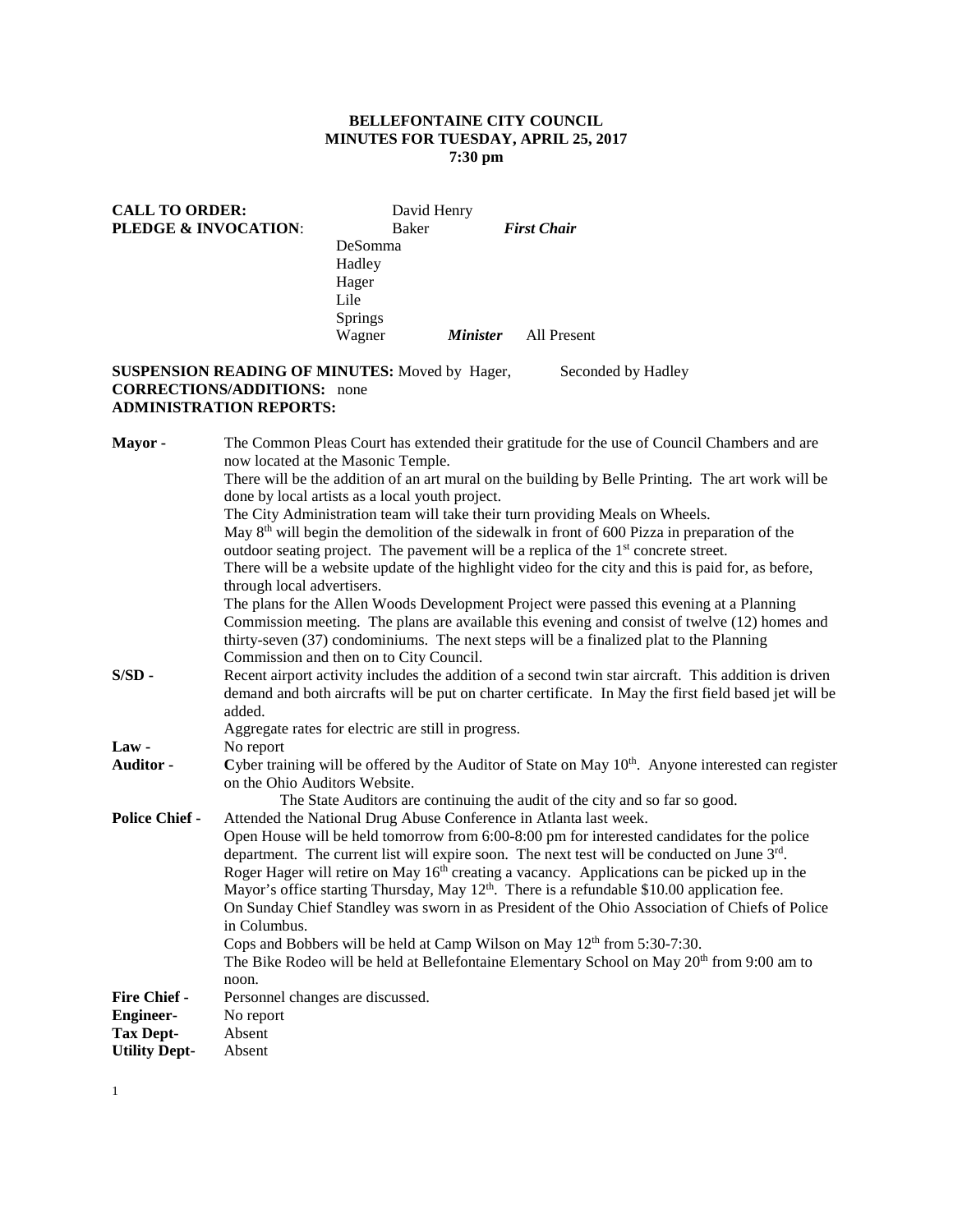**Economic Dev-** No report<br>DP&L- No report No report

#### **REPORTS OF STANDING COMMITTEES:**

| <b>Rules</b> -     | Explained ordinance on the agenda                                                                                        |
|--------------------|--------------------------------------------------------------------------------------------------------------------------|
| <b>Finance -</b>   | Explained resolution and ordinances on the agenda                                                                        |
| <b>Utilities -</b> | Explained ordinance on the agenda                                                                                        |
| Safety -           | No report                                                                                                                |
| <b>Streets</b> -   | Explained ordinance on the agenda                                                                                        |
|                    | <b>Sidewalks, Curbs &amp; Parks</b> – Asks about signage for the cemetery. Mr. Holycross explains that the signs are not |
| yet.               | Asks about tree in garage. Mr. Holycross explains that the tree has been there for a very                                |
| long time          | and this issue has yet to be addressed. Asks about derelict house and the occupants                                      |
| in the house.      |                                                                                                                          |
|                    | Mr. Holycross explains that the people are in the process of vacating and being relocated.                               |
| Audit -            | No report                                                                                                                |
|                    |                                                                                                                          |

**COMMUNICATIONS FROM CITIZENS:** Perry Linville, 304 E. Chillicothe, here with concerns of a four (4) unit apartment with no off street parking. Mr. Stolly will look into the concern. Mr. Linville would also like to see some of the architecture from the

## **INTRODUCTION OF ORDINANCES:**

#### **1. ORDINANCES FOR 1ST READING**

R17-17 A. A RESOLUTION AUTHORIZING AND DIRECTING THE MAMYOR AND/OR SERVICE SAFETY DIRECTOR TO APPLY FOR FUNDING THROUGH THE FISCAL YEAR 2018 OHIO AIRPORT GRANT PROGRAM. **FINANCE**

| Adoption -<br>Moved by Baker, seconded by DeSomma | V All Aves |
|---------------------------------------------------|------------|
|---------------------------------------------------|------------|

17-18 B. AN ORDINANCE AUTHORIZING THE HIRING OF PART-TIME SEASONAL EMPLOYEES FOR SUMMER 2017 EMPLOYMENT FOR THE WATER DEPARTMENT AND STREET DEPARTMENT, AUTHORIZING APPROPRIATIONS THEREFORE AND DECLARING AN EMERGENCY IN THE CITY OF BELLEFONTAINE, OHIO. **FINANCE**

| 3RR -      |      | Moved by Baker, seconded by DeSomma |  | A11. |
|------------|------|-------------------------------------|--|------|
|            | Aves |                                     |  |      |
| Passage -  |      |                                     |  |      |
| Adoption - |      |                                     |  |      |

**2. ORDINANCES FOR 2ND READING**

17-14 A. AN ORDINANCE AUTHORIZING AND DIRECTING THE MAYOR AND/OR SERVICE-SAFETY DIRECTOR TO ENTER INTO A JOINT APPLICATION AGREEMENT WITH THE BOARD OF LOGAN COUNTY COMMISSIONERS FOR THE PURPOSE OF APPLYING FOR COMMUNITY HOUSING IMPACT & PRESERVATION PROGRAM (CHIP) FUNDS FROM THE OHIO DEVELOPMENT SERVICES AGENCY (ODSA) FOR PROGRAM YEAR 2017 AND DECLARING AN EMERGENCY IN THE CITY OF BELLEFONTAINE, OHIO. **FINANCE**

2